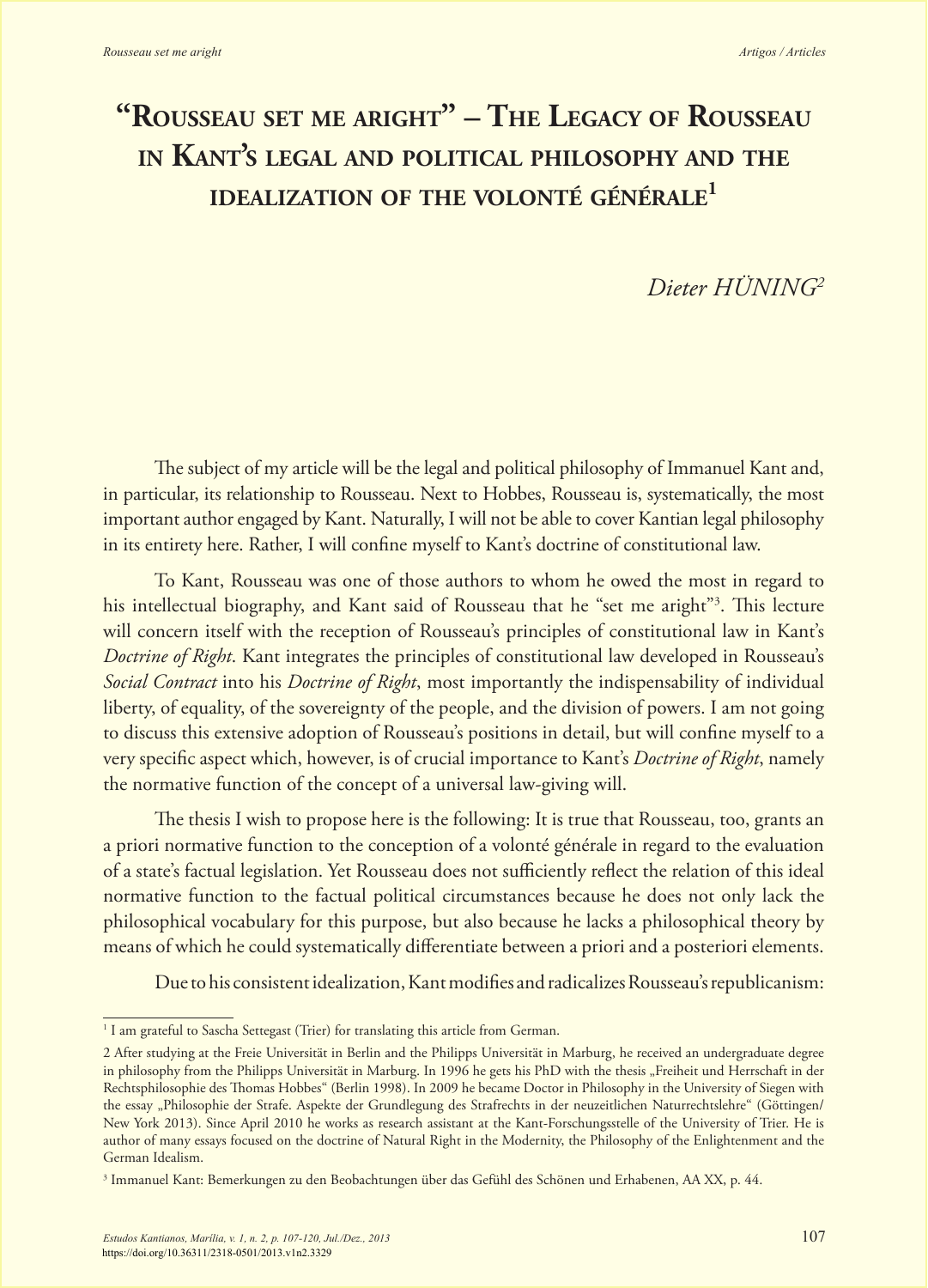*HüNINg , D.*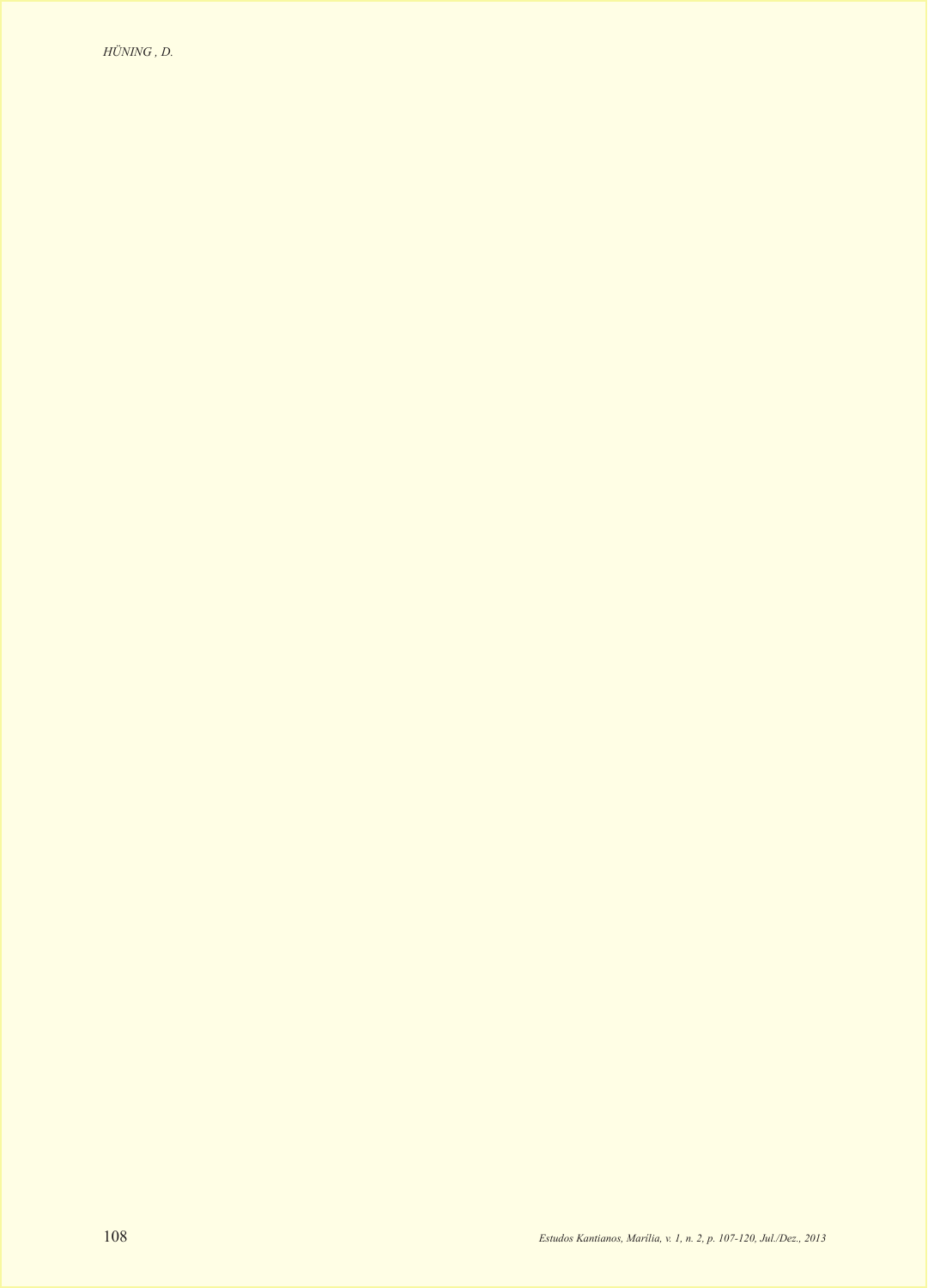- While Rousseau claims that the sovereignty of the people is inalienable and representation thus impossible,
- Kant asserts that only representation can put into effect and realize the sovereignty of the people and the republic in the first place.
- The reason for this is: Due to its ideal character and due to its necessary opposition even to the empirical will of the unified individuals, the universal law-giving will is only capable of being represented, and therefore the sovereign power can only be exercised in the name of the people, but not by the people themselves.

## **I. ROUSSEAU'<sup>S</sup> POLITICAL-PHILOSOPHICAL AGENDA IN HIS BOOK ON THE** *SOCIAL CONTRACT*

I want to begin with some preliminary remarks on Rousseau, or more precisely, on his treatise *Du contrat social* or *On the Social Contract*. The first question we need to answer is: What is Rousseau's treatise *On the Social Contract* supposed to accomplish? What is its philosophical goal? A first clue can be gathered from its subtitle, which is: "principles of political right". It is thus a treatise on the principles of constitutional law and serves to answer two main questions in this field:

- 1. What kind of coercion is of such a kind that it assumes the character of a legal necessity for everyone's will?
- 2. How does a state need to be constitutionally organized if it is to comply with this rational law qualification of legitimate rule? Rousseau is therefore not investigating the historical genesis of state authority, but the conditions of legal legitimacy pertaining to this authority.<sup>4</sup>

The fundamental problem of the establishment of the state then consists in how to unite subjective freedom with state authority. To Rousseau, this problem is akin to squaring the circle, and, like his predecessors, he believes that it can be solved within the framework of constitutional law contractualism (a contractualist justiication of the state). In comparison to the Divine Right of kings, i.e. the theological foundation of the state, contractualism indeed represents a crucial improvement, because the authority of the state is here traced back to the will of those subject to it. But in contrast to his predecessors Grotius, Hobbes, and Pufendorf, accession to the state does not lead to the loss of individual liberty according to Rousseau. According to him, there can be neither an individual nor a collective surrendering of liberty.

Against the Hobbesian variant of the contractualist justification of the state, Rousseau raises the critical objection that Hobbes' conception of the contract did not meet its own aim of working out a concept of political unity diferent from mere rule by force, and that the unification of liberty and authority attempted by it has failed. In doing so, his criticism is not so much directed against the Hobbesian demand that the submission of the individual will to the will of the sovereign be absolute and unconditional, since the "aliénation totale"

<sup>4</sup> Karlfriedrich Herb: Rousseaus heorie legitimer Herrschaft. Voraussetzungen und Bedingungen, Würzburg 1989, S. 120.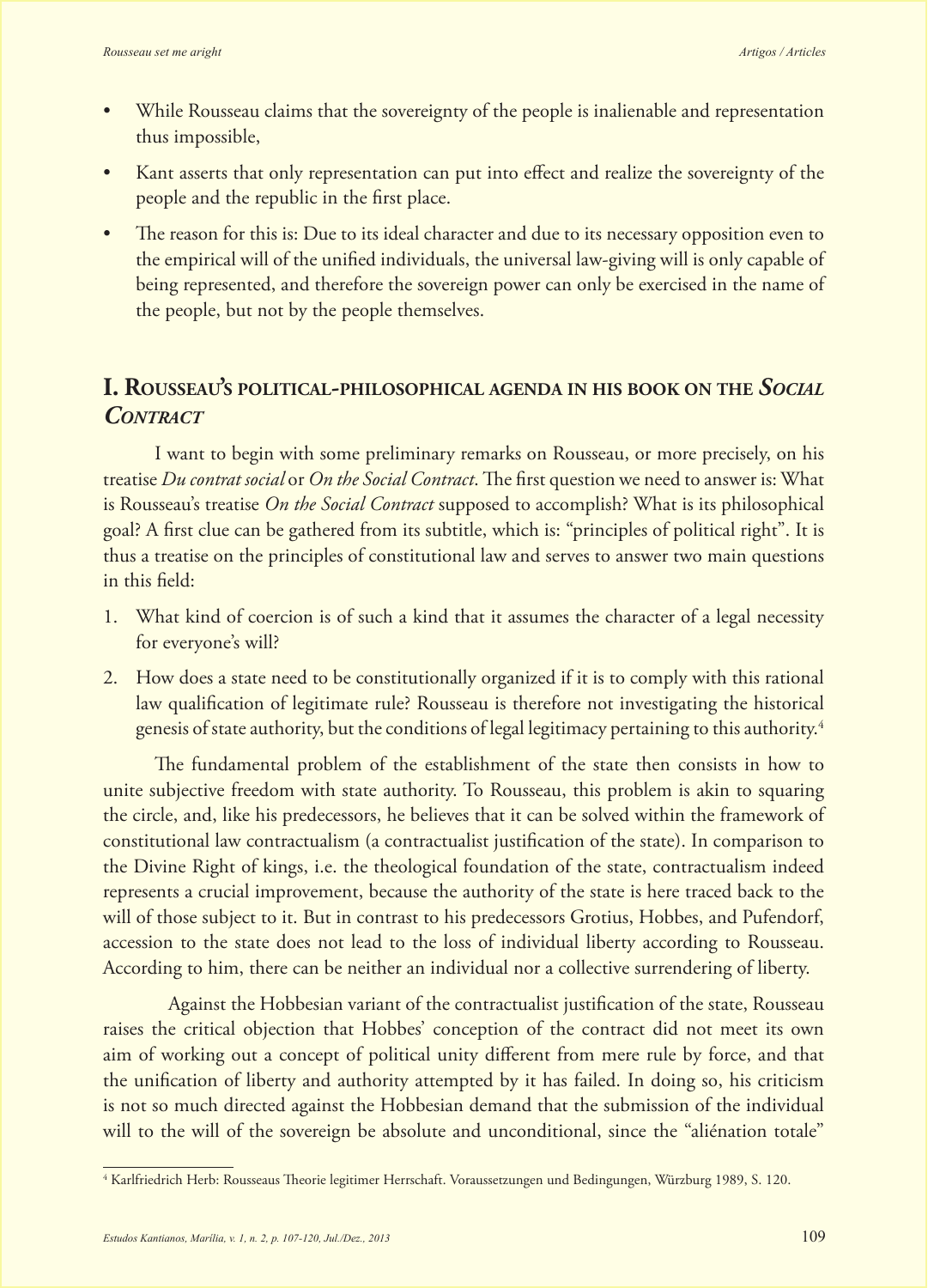also represents a constitutive condition of the "corps politique" according to Rousseau. Nor is the idea of the legislative omnipotence of the sovereign, which is implied in the Hobbesian concept of the state, as such an object of Rousseau's criticism: here can be no sphere of social cohabitation and of external action that could not be subjected to legal regulation. Already for these reasons, Rousseau's criticism of Hobbes' despotism cannot be regarded as merely reprising traditional teachings on tyranny.

But that this submission should be effected by the delegation of one's own will and the complete relinquishing of one's own personhood in favor of the will of another which is itself lawless — that is the Hobbesian claim which, in the eyes of Rousseau, turns the contract founding the state into a "convention vaine et contradictoire".5 Similarly, the guarantee of peace and order and the aspect of legal certainty placed at the forefront of Hobbes' doctrine of constitutional law do not represent a sufficient criterion for legitimacy of the state, especially since the intended legal certainty cannot be realized at all by unqualified submission to the discretion of a single individual: "For, whatever the constitution of a government, if there be a single member of it who is not subject to the laws, all the rest are necessarily at his discretion."6

In summary, Rousseau explains the failure of his predecessors as follows:

"here will always be a great diference between subduing a multitude and governing a society. When isolated men, however numerous they may be, are subjected one after another to a single person, this seems to me only a case of master and slaves, not of a nation and its leader; they form, if you will, an aggregation, but not an association, for they have neither public property nor a body politic. [...] Before examining the act by which a people elects a king, it would be well to examine the act by which a people becomes a people; for this act, being necessarily anterior to the other, is the real foundation of the society."<sup>7</sup>

The Hobbesian interpretation of the contract founding the state as a pure contract of submission does not create an "association" because it only conceives of the unification of the will of all as a reduction of the plurality of wills to a single will. Such a reductionist determination of the will of the state does in truth not bring forth a concept of the uniication of the will of all, but only an abstract negation of particular wills. When Rousseau emphasizes the necessity to differentiate "les Etats légitimes" from mere "attroupements forcés que rien n'autorise"<sup>8</sup>, all of these objections quite obviously aim at Hobbes' basic constitutional conviction that the mere submission of individual wills to a superior authority (even if it results from an contractual act of will) already creates that quality of political unity which distinguishes the corpus politicorum from all other human forms of purposive community. Rousseau counters this with the insight that the will of the authorized sovereign, which is constituted by the contract founding the state, does not, for the individuals subjected to it, effect that unity of the particular and general

<sup>5</sup> Rousseau: Du Contrat social I, 4 (Œuvres complètes. Bibliothèque de la Pléidade, Paris 1964, tome III, p. 356).

<sup>&</sup>lt;sup>6</sup> Jean-Jacques Rousseau: Discourse on the Origin and Foundations of Inequality Among Mankind, in: The Social Contract I, 5, in: he Social Contract and the First and Second Discourses, ed. by Susan Dunn, New Haven/London 2002, p. 73 (OC III, p. 112).

<sup>7</sup> Jean-Jacques Rousseau: he Social Contract I, 5, in: he Social Contract and the First and Second Discourses, ed. by Susan Dunn, New Haven/London 2002, p. 162 (OC III, p. 359).

<sup>8</sup> Rousseau: Du contrat social (première version), OC III, p. 304.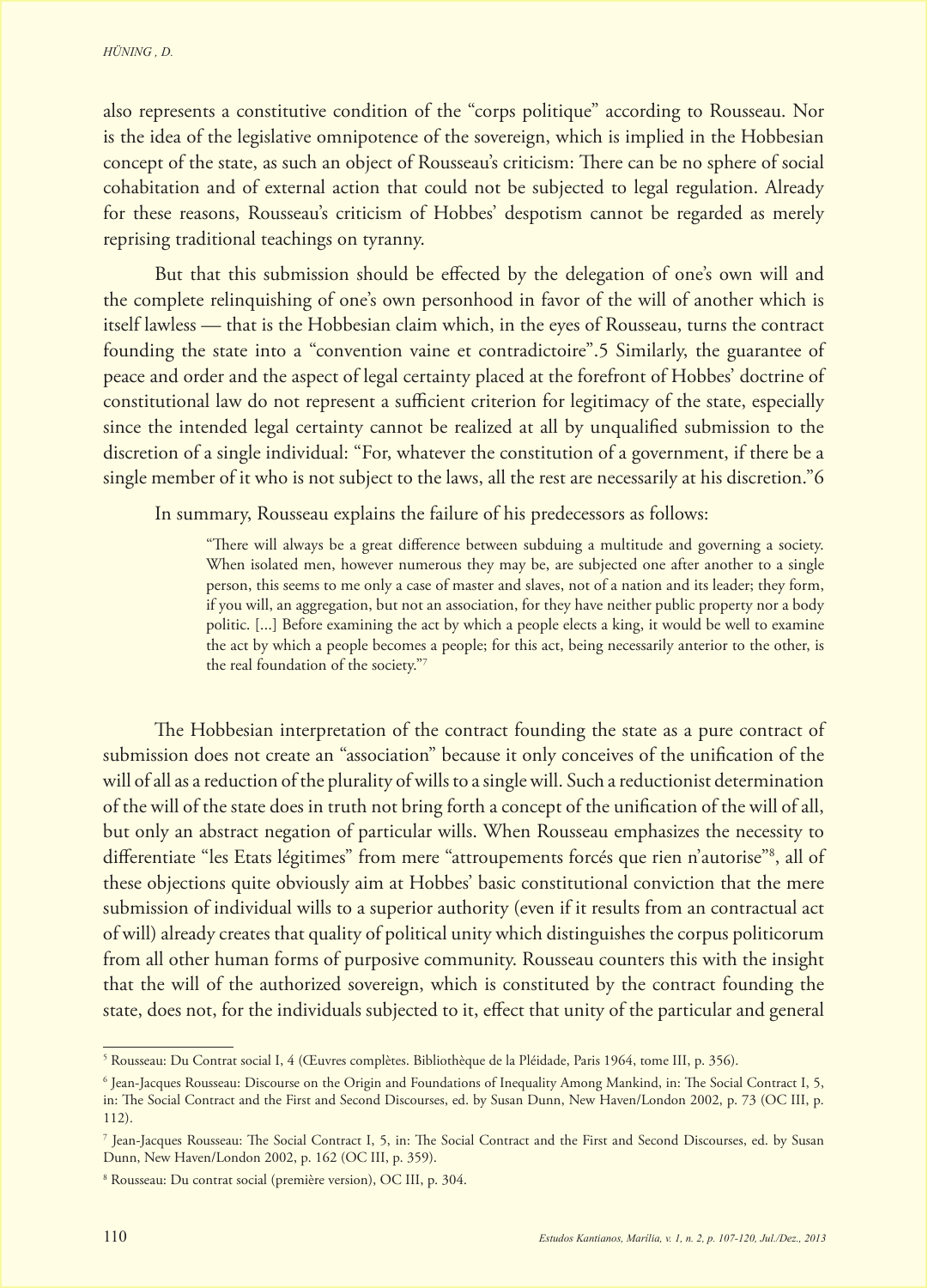will which Hobbes had intended with his conception of "una voluntas", and for the reason that "nothing and no-one determines the coercive sovereign himself to this identity". Thus, Hobbesian constitutional law is unable to accomplish what it had aimed for.

A government that subjects its citizens to such legal limitations on the use of their liberties as are inconsistent with the concept of a potential universal legislation — is a government without legal legitimacy. If the will of the state as constituted by the contract is identified with the particular empirical will of the physical or legal person who in fact holds political power, then it remains incomprehensible how the submission of all can have the character of an obligation, since it only occurs as an undefined submission to the arbitrariness of another. If the citizens have to obey under such conditions, it is not for legal reasons, but merely due to the facticity of the force they are subject to. To the contrary, it is true "that we are bound to obey none but lawful authorities" ("qu'on n'est obligé d'obéir qu'aux puissances légitimes"<sup>9</sup> ). Rousseau especially holds Hobbes' conclusion to be false that if someone wants to be secured in the legal use of his liberty against the arbitrariness of another, he should want to be subjected to the arbitrariness of a third party. As long as the relationship between citizen and sovereign can be reduced to a relationship between master and servant or to the submission to an alien will since there is no other standard for the state's legislation than the discretion of the master, i.e. for the substantial organization of the constitutional submission of the citizen — one cannot see anything but "an aggregation, but not an association, for they have neither public property nor a body politic.<sup>10</sup> Hobbes' emphasis that this effects the coercive securing of the "civil peace"<sup>11</sup> does not change this fact. A state founded upon the principles of rational law does not only have to hold a sovereign coercive power, but it also has to exercise its coercion on a liberal legal basis, "because the essence of the body politic consists in the union of obedience and liberty"<sup>12</sup>. Only if it can achieve this accord does the state deserve to be qualified as legitimate rule according to rational law, and only then is it a Republic in the sense of Rousseau. The submission, which Hobbes placed in the foreground, is indeed a necessary, but not a sufficient condition for the constitution of the "corps politique". In particular, this submission is only legitimate if it is conditioned by a law authored by the rational will of the subjected themselves.

The idea that the state of personhood is an indispensable and irreducible foundation for any doctrine of right, on the one hand, and the interlacing of the issue of legitimate state authority with the conditions for the morality of human action, on the other hand, lead Rousseau to the following well-known formula:

> "To renounce one's liberty is to renounce one's essence as a human being, the rights and also the duties of humanity. For the person who renounces everything there is no possible compensation. Such a renunciation is incompatible with human nature, for to take away all freedom from one's will is to take away all morality from one's actions."<sup>13</sup>

<sup>&</sup>lt;sup>9</sup> Rousseau: The Social Contract I, 3, p. 158 (OC III, p. 355).

<sup>&</sup>lt;sup>10</sup> Rousseau: The Social Contract I, 5 (OC III, p. 359).

<sup>&</sup>lt;sup>11</sup> Rousseau: The Social Contract I, 4, p. 159 (OC III, pp. 355: "tranquillité civile").

<sup>&</sup>lt;sup>12</sup> Rousseau: The Social Contract I, 5, p. 219.

<sup>&</sup>lt;sup>13</sup> Rousseau: The Social Contract I, 4, p. 159.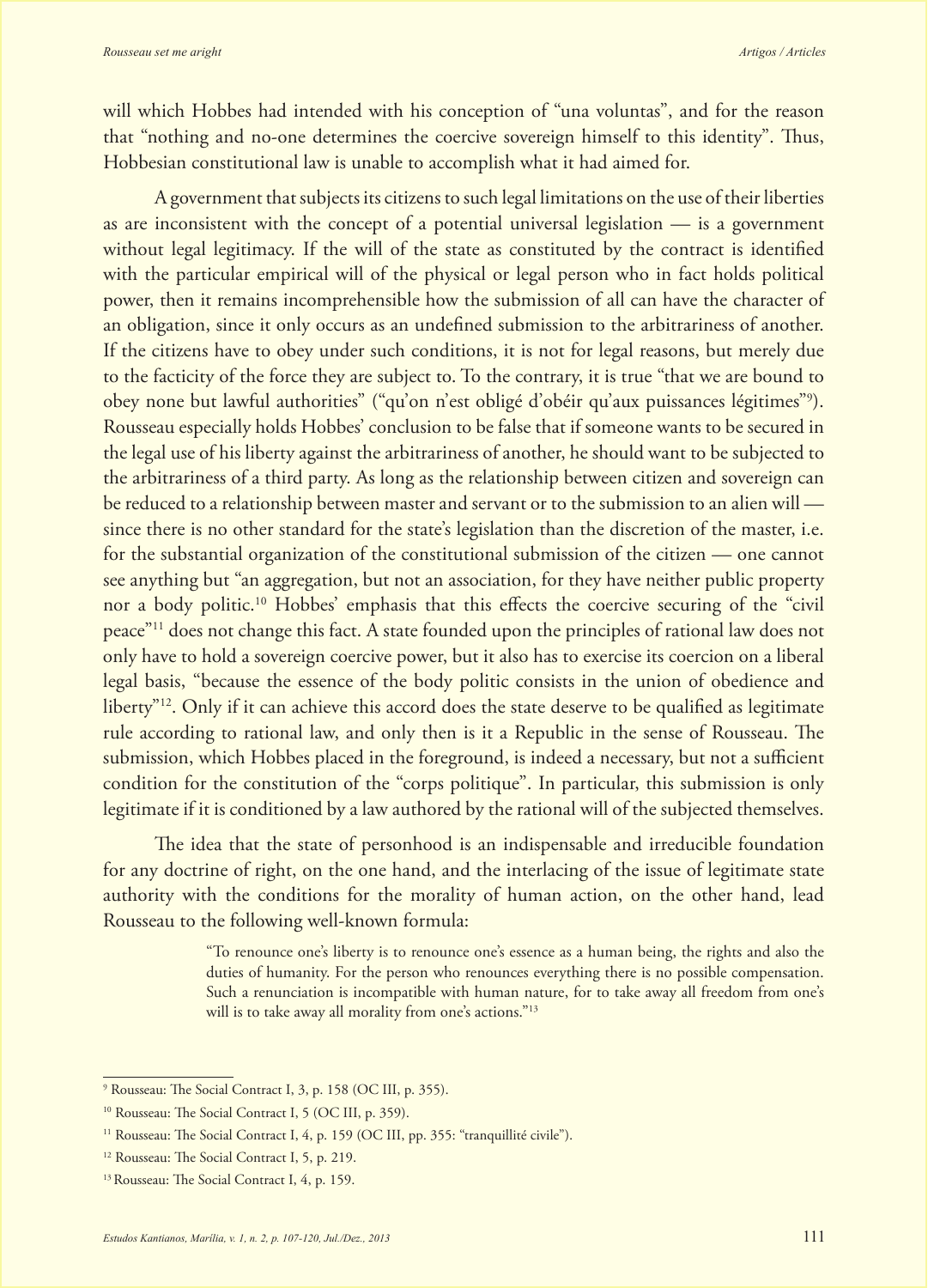*HüNINg , D.* 

With this, Rousseau places the inalienability of legal personhood at the center of his doctrine of the Principes du droit politique. This rational law requirement that legal personhood be inalienable means, for Rousseau as much as for almost every other rational law theoretician since Locke, that no-one must submit himself to the will of another as far as concerns the determination of the legal conditions for the use of his liberty, because such a submission would immediately ofend against human nature, i.e. against the state of man as a rational being capable of free action. When someone subordinates himself to the will of another and thus turns himself into a pawn at that other's discretion, he literally becomes irresponsible, because he gives up his rights, i.e. he stops being the free and responsible subject of his own actions and thereby takes away their moral quality (in the sense of imputability). Therefore, the submission to the coercive legislation of the state, which is demanded for legal reasons, must not be mistaken for the abstract negation of individual liberty. Although the individuals have to surrender their natural, i.e. lawless liberty, this surrendering is in truth only supposed to represent the transposition of liberty into the legal mode of its exercise: The citizen subject to the laws of the state "may nevertheless obey only himself, and remain as free as before".<sup>14</sup>

Thus the solution to the constitutional dilemma — namely, that a merely factual submission cannot represent sufficient ground for the legitimacy of state authority, while it is at the same time the indispensable and constitutive foundation for every form of statehood as such — cannot consist in conceding to the citizens a right of coercion against the sovereign. Rather, Rousseau's solution to the fundamental problem of the concept of sovereignty — of how to "unite the factually with the legally supreme power" — consists in a specification of the legal character that pertains to the submission demanded by reason itself, or respectively in the specification of a rational law criterion for the legislative authority of the state. He extracts this purely rational criterion of constitutional law from the idea of the state contract. he a priori concordant will of this contract cannot have the submission to the discretion of another as its object, since this dependence of the subjective right on the arbitrariness of another represents the very reason for the necessity of the exeundum. Hence, a will which, in regard to the determination of the conditions of its legal use of liberty, submits itself to the arbitrariness of a single individual in order to free itself from the arbitrariness of others contradicts itself. The only will in regard to which the will of all can be thought of as a priori unified is, according to Rousseau, the volonté générale, i.e. that will which has the legal conditions of external liberty as such for its object. And this will, to submit one's own action to universal laws, is neither capable of being transferred nor represented, and therefore it is the necessary constituens and irreducible requirement for any legitimate rule. Political unity, the organic concurrence of particular and general will, can only be achieved by means of a qualified surrendering of right that is compatible with the original human right to be the subject of free action. It must a submission of the kind by which the individual obeys himself and  $\frac{1}{1}$  — by means of this obedience to self-legislated laws — remains as free as before. With this remarkable formula, which Rousseau uses to identify the constitutional specifics of legitimate submission, we have an answer to the question of how liberty and authority are to be united, and the constitutional squaring of the circle is accomplished — at least in theory. Hence, a principle has been found

<sup>&</sup>lt;sup>14</sup> Rousseau: The Social Contract I, 6, in: The Social Contract and the First and Second Discourses, p. 163 (OC III, p. 360).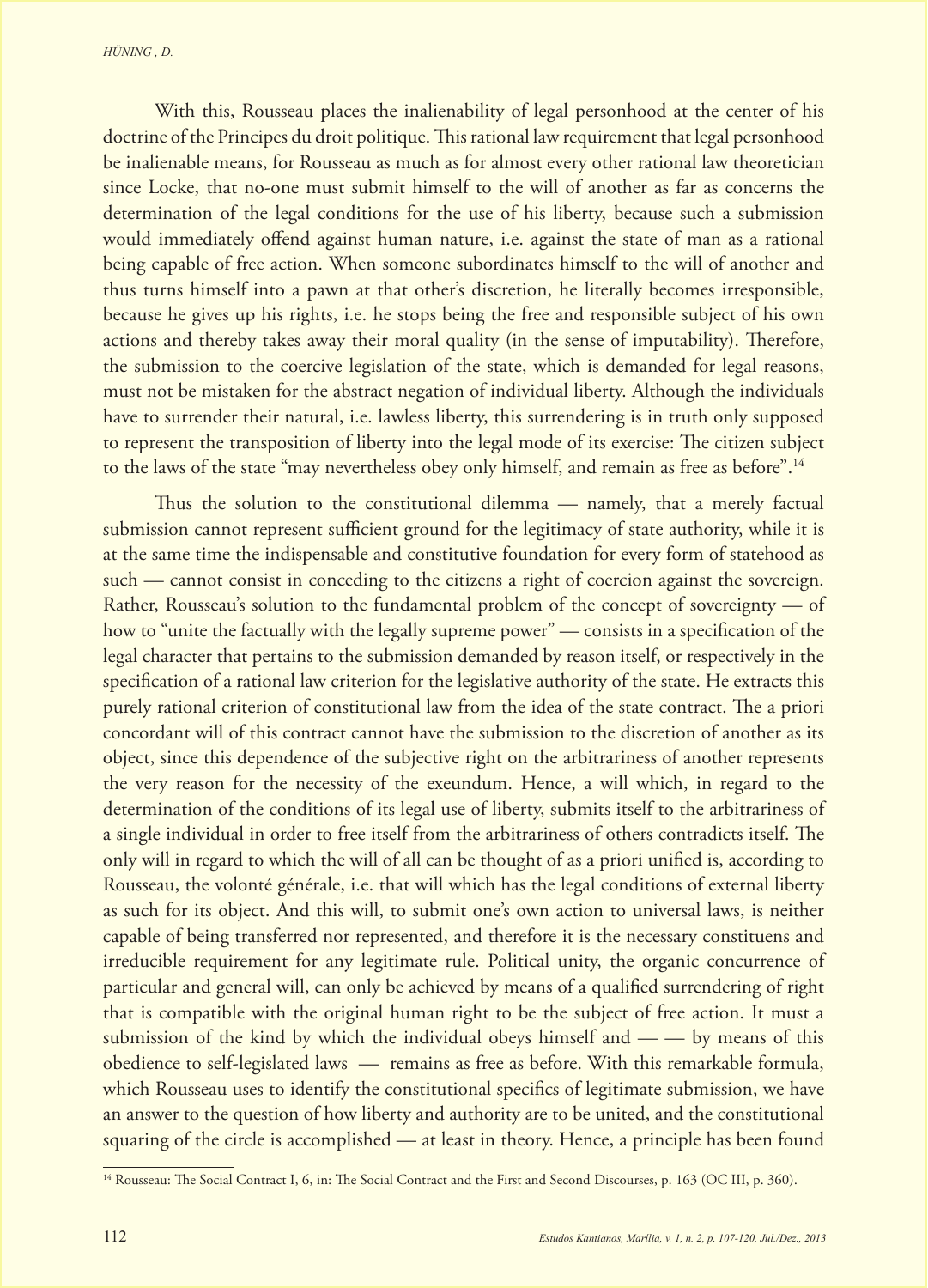that specifies a criterion for differentiating this submission or "aliénation totale" from a mere state of servitude. The absolute and unconditional submission of the particular will is then legitimate, if it is a submission to the universal law-giving will of all, i. e. to a will which in turn is itself (at least within the idea of constitutional law) subordinate to a law. Now, this will is nothing but the volonté générale, the idea that the will of all is concordant in the legal determination of external liberty. Only a will of this kind, by means of which the exercise of state authority is founded upon everybody's potential universal will, fulills the criteria of constitutional legitimacy. his way, Rousseau has – at least theoretically – presented a solution in the Contrat social to the problem he had posed himself, namely of how to unite liberty and submission on the level of (rational law) theory, and he did so by assigning not only a justification for the civic duties to the contract founding the state, but also a normative and criteriological function: The principles of constitutional law founded upon a "theory of legitimate rule" (Herb) serve as a "scale" ("échelle"); they function as a priori valid criteria for evaluating existing state constitutions.

#### **II. ROUSSEAU'S LEGACY IN KANT'S PHILOSOPHY OF CONSTITUTIONAL LAW**

Let us now move on to Kant. I will primarily refer to his *Metaphysical First Principles of the Doctrine of Right*, which was published in 1797 and represents the most mature and comprehensive version of his philosophy of law. I will attempt to carve out some aspects of the adoption of Rousseau's philosophy of constitutional law by Kant. his adoption of Rousseau's philosophy of law is manifest in two points:

- 1. in Kant's contractualist justification of the state, and
- 2. in the normative function of the general will.
- 3. As a third point, I will briely address representation as a constitutional principle of the republic.

At the core of my discussion, I will place the "idealism" of Kant's concept of the state, i.e. the attempt at contributing to the resolution of problems that Rousseau failed to solve by considering the transcendental-philosophical distinction between appearance and thing-in-itself. My thesis in the following investigation is that this transcendental-philosophical distinction leads to a radicalization in the normative function of the volonté générale as posited by Rousseau.

## **II A. KANT AS SUCCESSOR TO ROUSSEAU'S THEORY OF THE SOCIAL CONTRACT –ON KANT'<sup>S</sup> AMBIVALENT ADOPTION OF THE CHARACTER OF THE CONTRACT**

I will now start with the first point of my observations regarding the relationship between Rousseau and Kant, namely with the adoption of the conception of the social contract. In regard to the contractualist justification of the state, i.e. the reduction of the legal coercive power of the state to an original contract, Rousseau is the author who gives Kant his direction.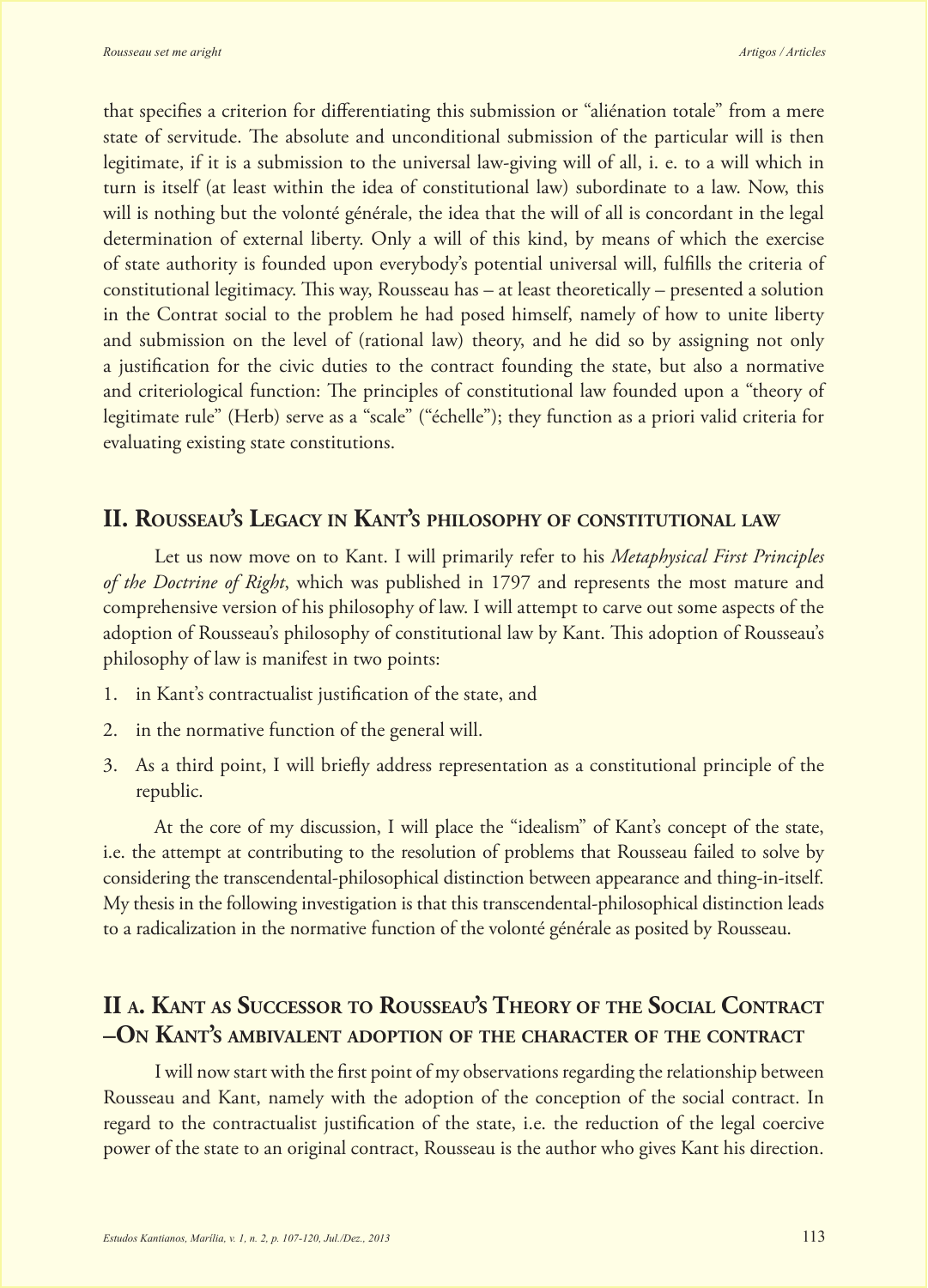For Hobbes and Rousseau, the overall legal function of the contract founding the state consists in determining "how a multitude of persons natural are united [...] into one person civil or body politic"<sup>15</sup>, or by what act it is legally possible that a people (in the sense of a mere multitude of human beings) constitutes itself as a people (in the constitutional sense of the term). The contractualist justification of the state provides the legal ground for state rule that is still missing, and this in two respects:

- On the one hand, the state contract represents the act by which the coercive power of the sovereign<sup>16</sup> is founded.
- But on the other hand, it also establishes the duty of civil obedience, if only indirectly and conditionally.

At first glance, it seems that Kant endorses this justificatory agenda of constitutional contractualism without any reservations. The following aspects of contractualism relevant to Rousseau have also found their way into Kant's philosophy of constitutional law:

- the indispensability of liberty, which cannot be forfeited even by an illegal act of selfenslavement: "a contract by which one party would completely renounce its freedom for the other's advantage would be self-contradictory, that is, null and void, since by it one party would cease to be a person and so would have no duty to keep the contract but would recognize only force" 17
- the conception of the social contract as an ideal norm of rational law: "the original contract is only the Idea of this act, in terms of which alone we can think of the legitimacy of a state. In accordance with the original contract, everyone [...] within a people gives up his external freedom in order to take it up again immediately as a member of a commonwealth, that is, of a people considered as a state (universi). And one cannot say: A state, man in a state has sacriiced a part of his innate outer freedom for the sake of an end, but rather, he has relinquished entirely his wild, lawless freedom in order to find his freedom as such undiminished, in a dependence upon laws, that is, in a rightful condition, since this dependence arises from his own lawgiving will".18
- the function of the social contract "as the touchstone of any public law's conformity with right. In other words, if a public law is so constituted that a whole people could not possibly give its consent to it [...], it is unjust".19

<sup>&</sup>lt;sup>15</sup> Thomas Hobbes: The Elements of Law Natural and Politic, ed. by J. C. A. Gaskin, Oxford/New York 1994, XX, 1.

<sup>&</sup>lt;sup>16</sup> This is the "ius imperandi" (Thomas Hobbes: De cive. The Latin Version. A Critical Edition by Howard Warrender, Oxford 1983, V,11), or "Right of Soveraigntie" (Leviathan, ed. by Richard Tuck, Cambridge 1990, XXI, p. 154) or "the right of Soveraign Power" (Leviathan XXX, p. 240).

<sup>&</sup>lt;sup>17 "</sup>[...] ein Vertrag aber, durch den ein Theil zum Vortheil des anderen auf seine ganze Freiheit Verzicht thut, mithin aufhört, eine Person zu sein, folglich auch keine Pflicht hat, einen Vertrag zu halten, sondern nur Gewalt anerkennt, in sich selbst widersprechend, d. i. null und nichtig, ist." Kant, RL § 30 (AA VI, S. 28316-20).

<sup>&</sup>lt;sup>18</sup> Kant: Immanuel Kant: Metaphysical First Principles of the Doctrine of Right, (in: Kant: Metaphysics of Morals, ed. by Mary Gregor, Cambridge 1991, § 47 (AA VI, p. 315 f.). All English quotations from the Rechtslehre are taken from this edition.

<sup>&</sup>lt;sup>19</sup> Kant: On the Common Saying: That may be correct in theory, but it is of no use in practice, in: Immanuel Kant: The Cambridge Edition of the Works of Immanuel Kant: Practical Philosophy, ed. by Mary J. Gregor, p. 297 (AA VIII, p. 297).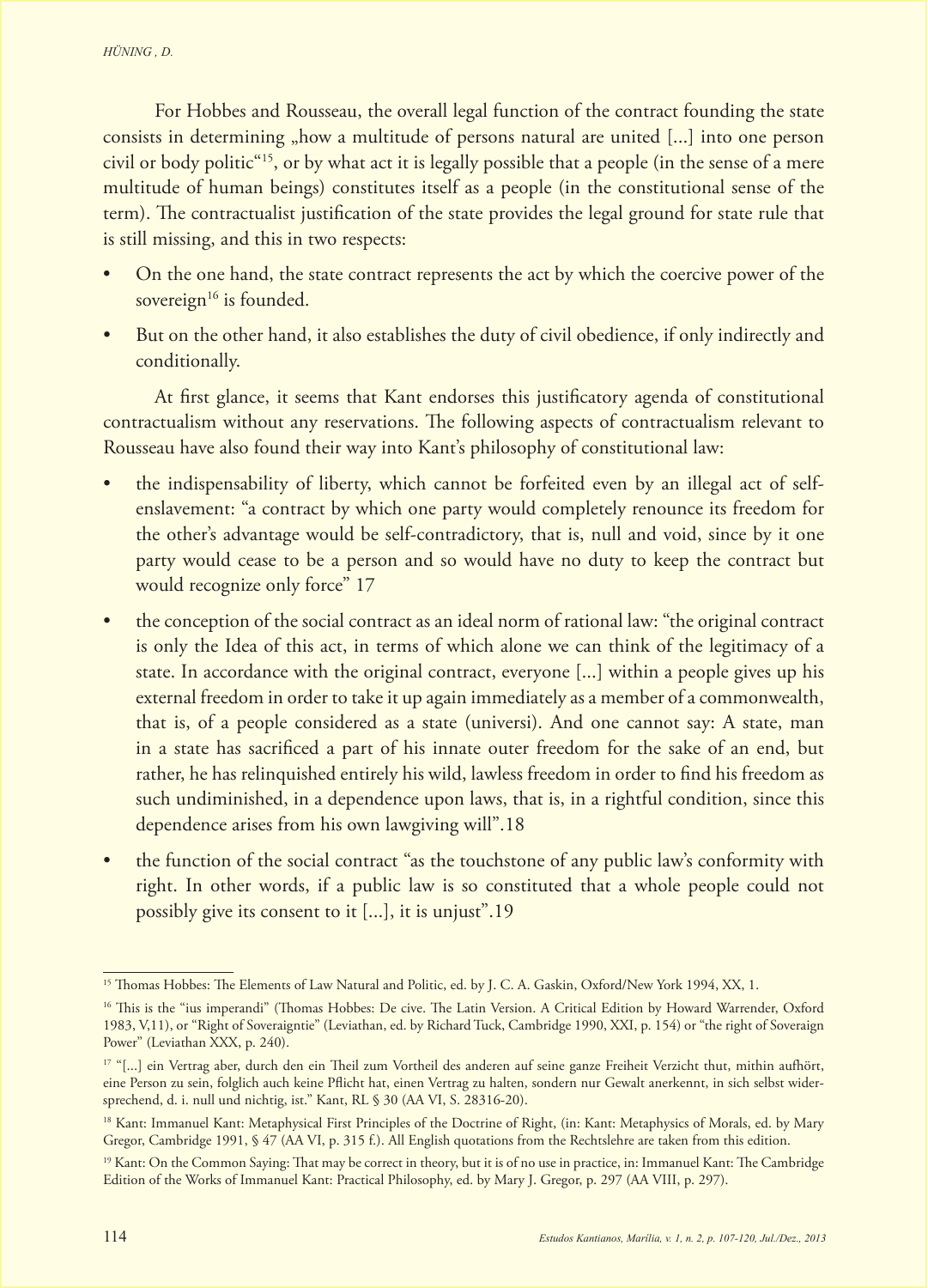All these are elements of Kant's theory of constitutional law that point back to Rousseau. But despite this tie to Rousseau's doctrine of the general will, we have to recognize a fundamental change in its function in Kant. The just quoted formula of the "touchstone of any public law's conformity with right" already indicates this fundamental change in the function of contractualism: For Kant's conception of the contract does not have – despite all similarity in formulation – the function of constituting authority. It no longer plays a role in generating the duties of the citizens toward the state. The contract is thus relieved from its function of simultaneously being the legal ground for the citizen's obligation of obedience toward the state: "he authority of the state is not legitimate for the reason that the citizens obligated themselves by a contract".<sup>20</sup> Kant justifies the duty of entering into the state of statehood, the status civilis, independently of a contract, by a "postulate of public Right"<sup>21</sup> that results from practical reason.

What remains of constitutional law contractualism after it was relieved of the problem of justifying the civic duties, is its function as an *ideal act of constitution of the general will* and thus as a *rational law criterion for evaluating the state's legislation*:

> "he social contract […] or the ideal of constitutional law (according to the rule of equality) considered *in abstracto*, without regard to the particular nature of man. [...] The social contract. Or the Public Right as ground for the supreme [public] power. Leviathan or the supreme power as a ground for public law."<sup>22</sup>

And in the *Doctrine of Right* it is said that:

The conception of the social contract means such an "act by which a people forms itself into a state [...]. Properly speaking, the original contract is only the Idea of this act, in terms of which alone we can think of the legitimacy of a state."<sup>23</sup>

#### **II B. THE NORMATIVE FUNCTION OF THE GENERAL WILL**

I will now proceed to the second point, where Kant again proves himself an eager but independent student of Rousseau. This second fundamental point by which Kant places his philosophy of constitutional law in the tradition of Rousseau concerns the ideal normative function of the general will.

 Rousseau already had emphasized the normative function of the volonté générale by stating, first of all, that the general will as such cannot err because it "is always right and always tends to the public good"<sup>24</sup>, but that the "deliberations of the people" on the other hand can indeed diverge from this ideal norm, which means that the legislating activity of the unified people is only a necessary, not a sufficient condition for the realization of the general will. The

<sup>&</sup>lt;sup>20</sup> Christian Niebling: Das Staatsrecht in der Rechtslehre Kants, Munich 2005, p. 137.

<sup>21</sup> RL § 42 (AA VI, p. 307).

<sup>&</sup>lt;sup>22</sup> AA XIX, p. 99: "Der Social contract [...] oder das ideal des Staatsrechts (nach der Regel der Gleichheit) in abstracto Erwogen, ohne auf die besondere Natur des Menschen zu sehen. [...] Der social contract. oder das öfentliche Recht als ein Grund der [öfentlichen] obersten Gewalt. Leviathan oder die oberste gewalt als ein Grund des öfentlichen Rechts".

<sup>23</sup> RL § 47 (AA VI, p.315).

<sup>&</sup>lt;sup>24</sup> Rousseau: The Social Contract II, 3, p. 172.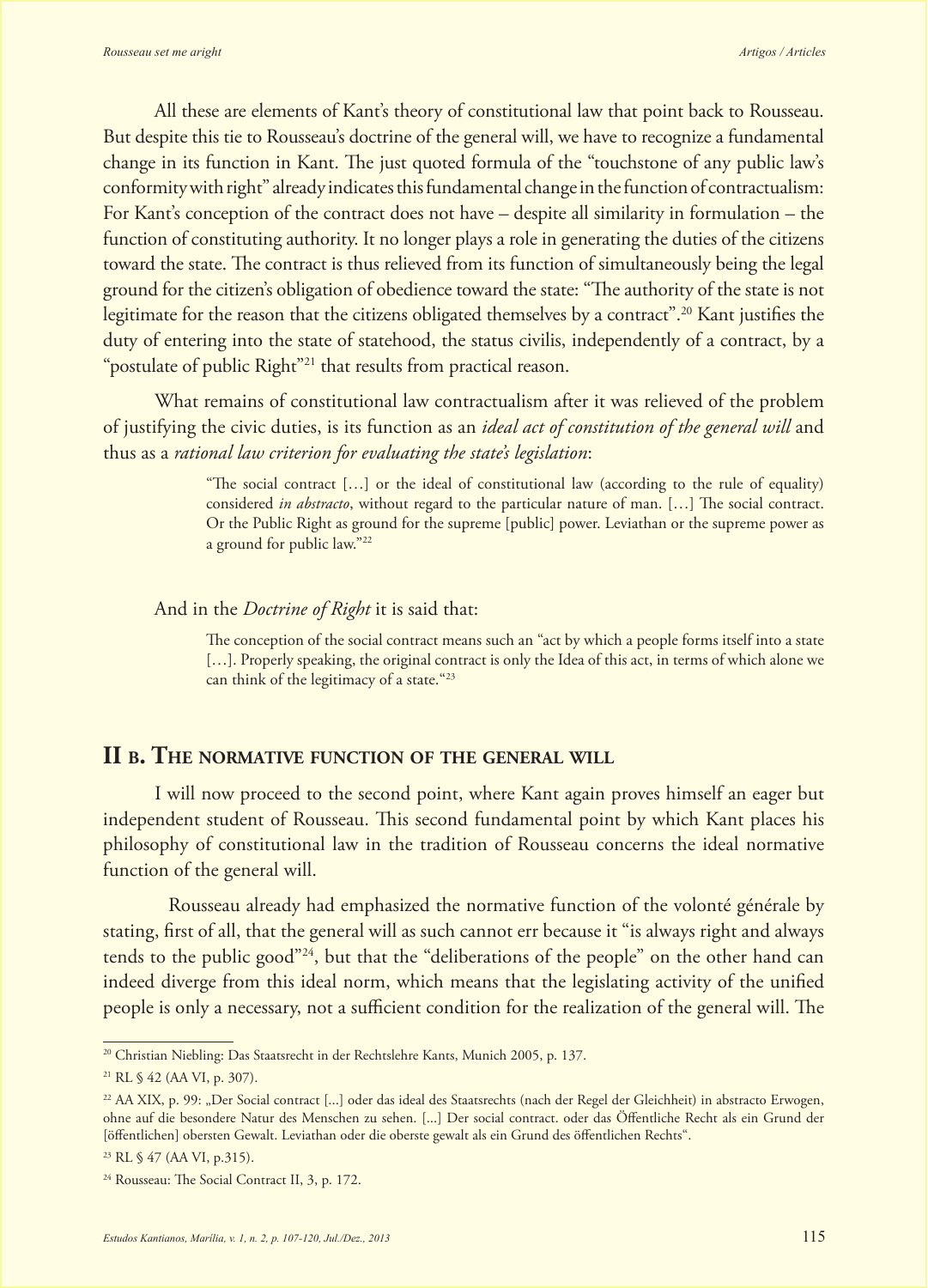factual consensus reached in the political "deliberations of the people" may thus indeed diverge from the ideal commitment of the general will to the public good ("l'utilité publique"): Under empirical conditions, the purpose of the unified will is only accomplished approximately  $-$  or as Rousseau expresses it:

> "Men always desire their own good, but do not always discern it; the people are never corrupted, though often deceived, and it is only then that they seem to will what is evil".<sup>25</sup>

A second diferentiation concerns the "diference between the will of all and the general will"<sup>26</sup>, as emphasized by Rousseau: The conception of the volonté générale, the general will, is markedly distinct from the merely empirical aggregation of all particular wills, the volonté de tous.

 In detail, Kant adopted the following aspects of the normative function of the general will from Rousseau:

- the nexus between the universal law-giving will and the principle of the sovereignty of he people: "The legislative authority can belong only to the united will of the people"  $27$ , in which case a law can never do injustice to the people.
- the republicanism of the state constitution, which is based on the political principle of separation of the executive power (the government) from the legislative power" <sup>28</sup>
- the constitutive importance of the principle of liberty within the field of constitutional law, in the sense of a "pure republic [...] that makes *freedom* the principle and indeed the condition for any exercise of coercion" [that freedom is made "the principle, indeed the condition of all *coercion*".<sup>29</sup>
- And finally the notion of constitutional law that, under a republican constitution, "the law is placed above man"<sup>30</sup>, or that it is a "constitution in which law itself rules and depends on no particular person"<sup>31</sup> .

In his treatise on *he Conlict of Faculties*, Kant will provide a systematic foundation to these attempts by Rousseau to diferentiate between the ideality of the general will in regard to its normative function on the one hand and the factual acts of legislation on the other. He does so by applying the transcendental-philosophical distinction between appearance and thing-in-itself, in order to diferentiate between the respublica noumenon and the respublica

<sup>&</sup>lt;sup>25</sup> Rousseau: The Social Contract II, 3, p. 172.

<sup>&</sup>lt;sup>26</sup> Rousseau: The Social Contract II, 3, p. 172.

<sup>27</sup> Kant: Rechtslehre § 46 (AA VI, p. 313).

<sup>&</sup>lt;sup>28</sup> Immanuel Kant: Toward Perpetual Peace, in: Immanuel Kant: The Cambridge Edition of the Works of Immanuel Kant: Practical Philosophy, ed. by Mary J. Gregor, Cambridge 1996, p. 324 (AA VIII, p. 352).

<sup>29</sup> Kant: Rechtslehre § 52 (AA VI, p. 340).

<sup>&</sup>lt;sup>30</sup> Rousseau: Lettres écrites de la montagne VI (OC III, p. 811) : "la Loi mise au dessus des hommes"; Considérations sur le gouvernement de Pologne et sa réformation projettée: "Mettre la loi au-dessus de l'homme est un problème en politique, que je compare à celui de la quadrature du cercle en géométrie" (OC III, p. 955).

<sup>31</sup> Kant: Rechtslehre, § 52 (AA VI, p. 341).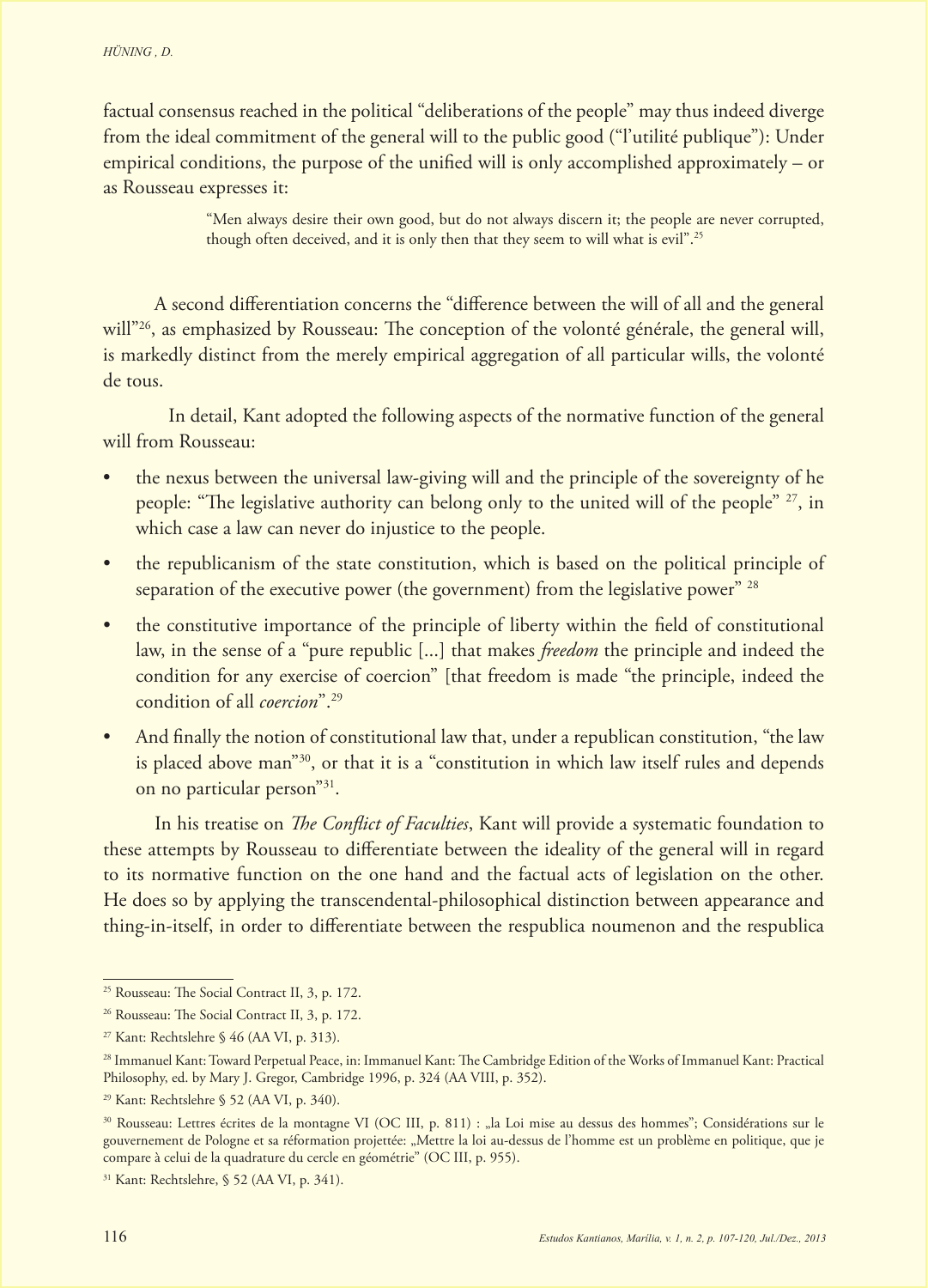phaenomenon. he former is regarded as a "Platonic ideal" of the state, the latter as an actual state under the conditions of experience:

> "he idea of a constitution in harmony with the natural right of human beings, one namely in which the citizens obedient to the law, besides being united, ought also to be legislative, lies at the basis of all political forms; and the body politic which, conceived in conformity to it by virtue of pure concepts of reason, signifies a Platonic *ideal (respublica noumenon)*, is not an empty figment of the brain, but rather the eternal norm for all civil organization in general, and averts all war. A civil society organized conformably to this ideal is the representation of it in agreement with the laws of freedom by means of an example in our experience *(respublica phaenomenon)* and can be acquired only painfully, after multifarious hostilities and wars; but its constitution, once won on a large scale, is qualified as the best among all others to banish war, the destroyer of everything good. Consequently, it is a duty to enter into such a system of government, but it is provisionally the duty of the monarchs, if they rule *as autocrats,* to govern in a *republican* (not democratic) way, that is, to treat people according to principles which are commensurate with the spirit of laws of freedom (as a nation with mature understanding would prescribe them for itself), although they would not be literally canvassed for their consent."<sup>32</sup>

> But already in the year before, in his *Doctrine of Right*, Kant had described his definition of the state – namely that "a state (civitas) is a union of a multitude of men under laws of Right" – as a "state as idea, as it ought to be in accordance with pure principles of Right"<sup>33</sup>. According to Kant, this concept of the "state as idea" should serve for the evaluation of "every actual union into a commonwealth".

The "state as idea", or respectively the "pure republic", only contains the notion – purified of all empirical circumstances – of the "self-rule of the people" by means of exercising the legislative authority. Correspondingly, a relection in Kant's posthumous papers states that "the idea of a republic" is "only a concept of a completely pure constitution" (AA XIX, 609), which does not feature any particular forms of government. Even more radical and "idealistic" is what we ind in the appendix: "A perfectly *rightful constitution* among men [...] must be counted among ideas, to which no object given in experience can be adequate".<sup>34</sup>

A further aspect of the distinction between the "state as idea" and the state as appearing is expressed by the concept of the head of the state. In the pure republic, we find an equally "pure Idea of a head of a state, which has objective practical reality. But this head of state (the sovereign) is only an *object of thought* (to represent the entire people)" (VI, S. 338). Since ideas qua mere objects of thought cannot act under empirical conditions, the state as appearing requires a "physical person to represent the supreme authority in the state and to make this Idea efective on the people's will".

Correspondingly, the republic as appearing is "the representation of it [i. e. of the pure idea of a republic, D. H.] in agreement with the laws of freedom by means of an example in our experience." Qua respublica phaenomenon, it can take three forms, which however have to be necessarily representative, in order to be practical at all under the conditions of experience:

<sup>&</sup>lt;sup>32</sup> Immanuel Kant: The Conflict of Faculties/Der Streit der Fakultäten, ed. by Mary J. Gregor, New York 1979, p. 164 f. (AA VII, p. 90 f.).

<sup>33</sup> Kant: Rechtslehre, § 45 (AA VI, p. 313).

<sup>&</sup>lt;sup>34</sup> Kant: Explanatory Remarks on the Metaphysical First Principles of the Doctrine of Right, in: Immanuel Kant: The Cambridge Edition of the Works of Immanuel Kant: Practical Philosophy, ed. by Mary J.l Gregor, Cambridge 1996, p. 505 (AA VI, p. 371).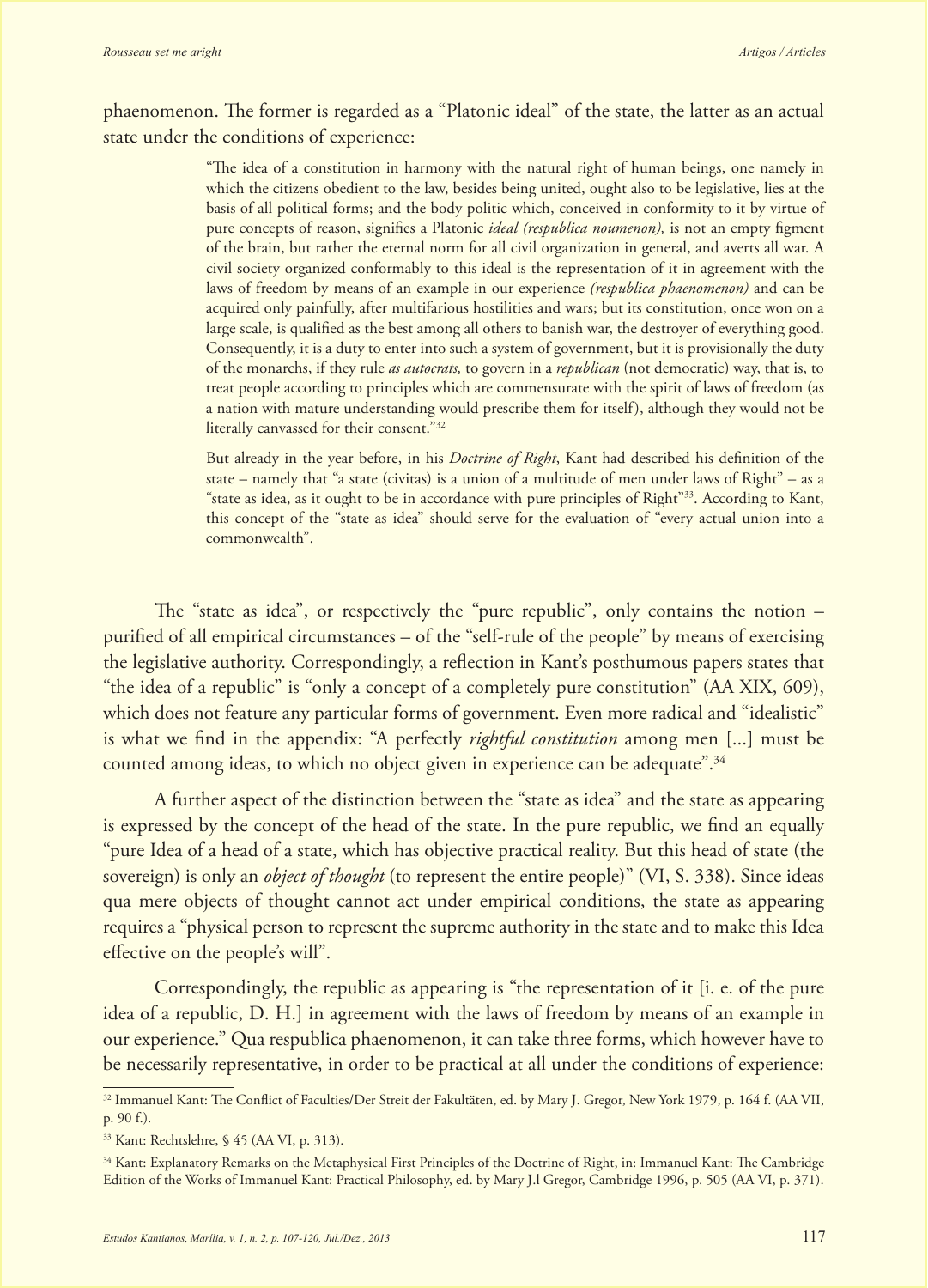The unified will of the people cannot be exercised by the people themselves, but only by their representatives.

## **III. NEITHER MODERATE MONARCHY NOR DIRECT DEMOCRACY – KANT'<sup>S</sup> PLEA FOR A REPRESENTATIVE CONSTITUTION OF THE REPUBLIC**

The last point that I want to discuss in this lecture related to the problem of political representation. This is a point where Kant deviates decisively from Rousseau, by declaring that the representation of the general will is the only possible form of constitution. With this, Kant sets himself up in opposition to the conception of a monarchy moderated by the division of powers, which was very common in the early modern philosophy of constitutional law, as well as to the direct democracy propagated by Rousseau.

In the history of the early modern philosophy of constitutional law, there had been various attempts at overcoming the so-called problem of despotism, i.e. of precluding by means of institutional mechanisms that the coercive power (particularly) of the government takes on a life of its own. The most influential proponents of such an institutional solution were John Locke and Montesquieu, who both argued for a system of checks and balances and divided power, in which the diferent state authorities were to limit and control each other. As a principle of constitutional law, the separation of powers — which played a central role in the political debates of the 18th century under the headings of a moderate monarchy or, as Kant formulated it, a "limiting constitution"<sup>35</sup> — however does not make for a legal-philosophical principle by which to determine the relationship between freedom and authority, or by which to achieve the constitutional squaring of the circle, which was so important to Rousseau. The English constitution, which was praised by Montesquieu and Voltaire as exemplary due to its division of powers, was criticized by Kant as a deceptive "example" of a limited constitution that reveals itself as a mere "disguise which is easily penetrated" and ultimately only consists in a fair facade concealing the "true nature of its constitution":

> his representation of the nature of the case has something delusive about it so that the true constitution, faithful to law, is no longer sought at all; for a person imagines he has found it in an example already at hand, and a false publicity deceives the people with the illusion of a limited monarchy in power by a law which issues from them, while their representatives, won over by bribery, have secretly subjected them to an absolute monarchy.<sup>36</sup>

Rousseau had claimed that the democratic and sovereign legislating will cannot be surrendered.<sup>37</sup> The sovereign political authority, which represents "nothing but the exercise of the general will", always has to belong to the united will of the people. The reason, which Rousseau states for this, first of all consists in the fact that "while it is not impossible that a single will can concur with the general will in some respect," this concurrence would be a merely accidental one and thus cannot be permanent.

<sup>&</sup>lt;sup>35</sup> Immanuel Kant: The Conflict of Faculties/Der Streit der Fakultäten, ed. by Mary J. Gregor, New York 1979, p. 163 (AA VI, p. 90).

<sup>&</sup>lt;sup>36</sup> Immanuel Kant: The Conflict of Faculties/Der Streit der Fakultäten, ed. by Mary J. Gregor, New York 1979, p. 163 (AA VI, p. 90).

<sup>&</sup>lt;sup>37</sup> Rousseau: The Social Contract II, 1.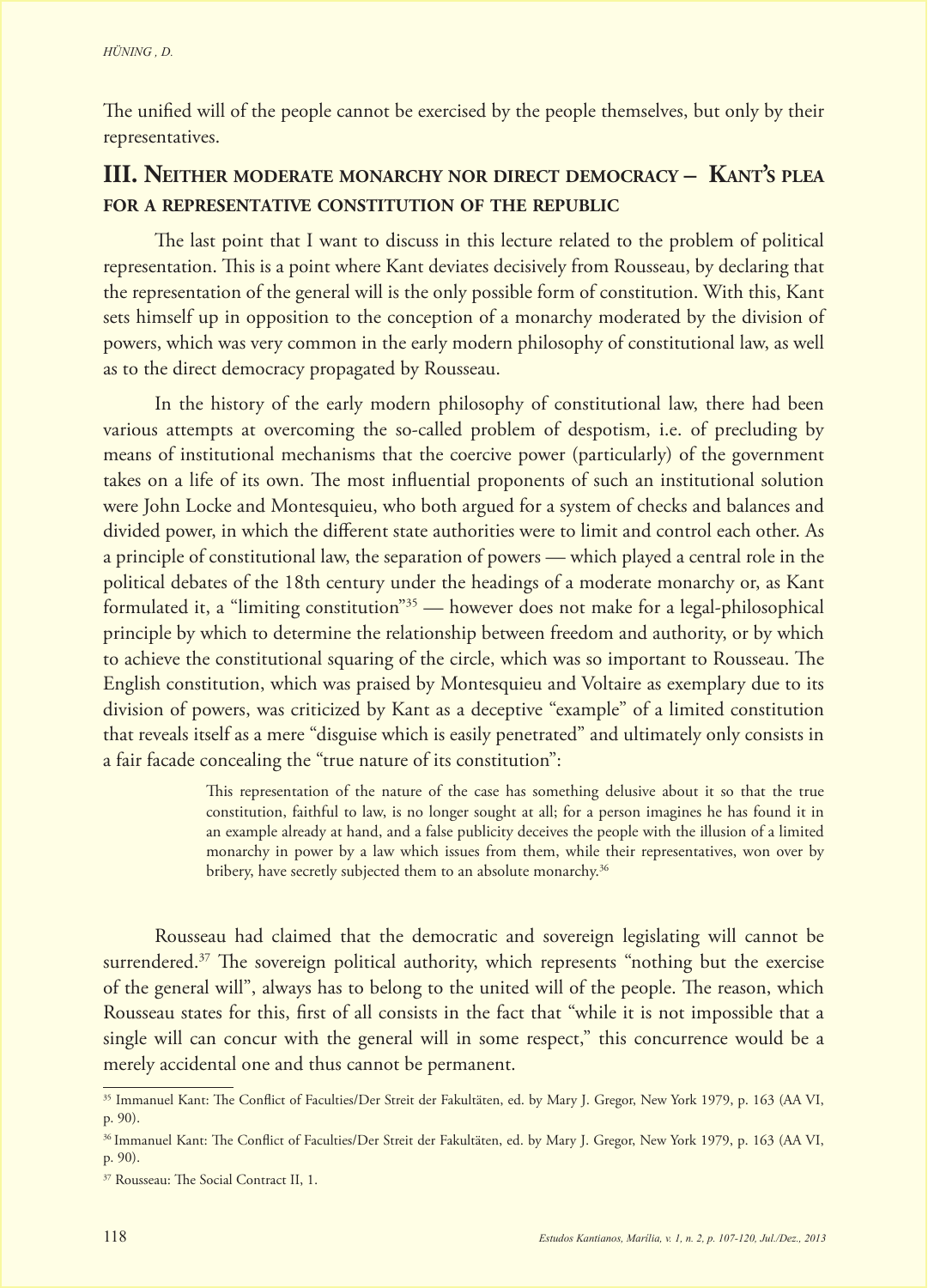Beyond that, I have already mentioned that Rousseau himself poses the question whether the general will can sometimes be in error. The fact alone that Rousseau poses this question indicates that the constitutional principle of the people's self-legislation cannot guarantee as such that the exercise of the general will by the assembly of the people will always lead to a proper realization of the common good, since there can be considerable diferences between "the empirical collective will of the assembled people and the general will".<sup>38</sup> Not even successive historical development can, in the eyes of Rousseau, overcome the discrepancy between the rational law requirement that a state of Right be realized, and its inadequate realization in reality.

Kant radicalizes Rousseau's scepticism in regard to the possibility of concurrence between the collective will (volonté de tous) and the general will in a stunning way. According to his view, the ideal, rationally universal, and legislating will cannot in principle ever concur with the empirical will even of an invariably united assembly of the people. $39$  The discrepancy between the ideal constitutional norm on the one hand and the actual realization of the general will on the other hand, can never be overcome.

In order to understand the role that the idea of representation plays in Kant's doctrine of constitutional law, we have to remind ourselves again of the distinction between the "state as idea" and the empirical state, i.e. the actually existing state.

- The "state as idea" or the "pure republic" does not have a representative constitution, but is based on the self-rule and self-legislation of the united people.<sup>40</sup>
- The empirical state, on the other hand, cannot be anything but representative.

At the same time, Kant introduces a systematic distinction between republicanism and representation:

"Any form of government […], which is not representative, is really an improper form", which is why the democratic self-rule of the people as propagated by Rousseau is in Kant's eyes "necessarily a despotism" because it knows no separation of executive from legislative authority: "But if the kind of government is to be in conformity with the concept of right, it must have a representative system, in which alone a republican kind of government is possible and without which the government is despotic and violent (whatever the constitution may be)."<sup>41</sup>

> Any true republic is and can only be a *system representing* the people, in order to protect its rights in its name, by all the citizens united and acting through their delegates (deputies). But as soon as a person who is head of state (whether it be a king, nobility, or the whole of the population, the democratic union) also lets itself be represented, then the united people does not merely *represent*  the sovereign: It *is* the sovereign itself. For in it (the people) is originally found the supreme authority from which all rights of individuals as mere subjects (and in any event as officials of the state) must be derived; and a republic, once established, no longer has to let the reins of government out of its

<sup>&</sup>lt;sup>38</sup> Rousseau: The Social Contract II, 3.

<sup>&</sup>lt;sup>39</sup> Burkhard Tuschling: Die ,offene' und die ,abstrakte' Gesellschaft. Habermas und die Konzeption von Vergesellschaftung der klassisch-bürgerlichen Rechts- und Staatsphilosophie, Berlin 1978, S. 301.

<sup>40</sup> Karlfriedrich Herb/Bernd Ludwig: Kants kritisches Staatsrecht, in: Annaul Review of Law and Ethics, vol. II (1994), p. 465 f.

<sup>&</sup>lt;sup>41</sup> Immanuel Kant: Toward Perpetual Peace, in: Immanuel Kant: The Cambridge Edition of the Works of Immanuel Kant: Practical Philosophy, ed. by Mary J. Gregor, Cambridge 1996, p. 325 (AA VIII, p. 353).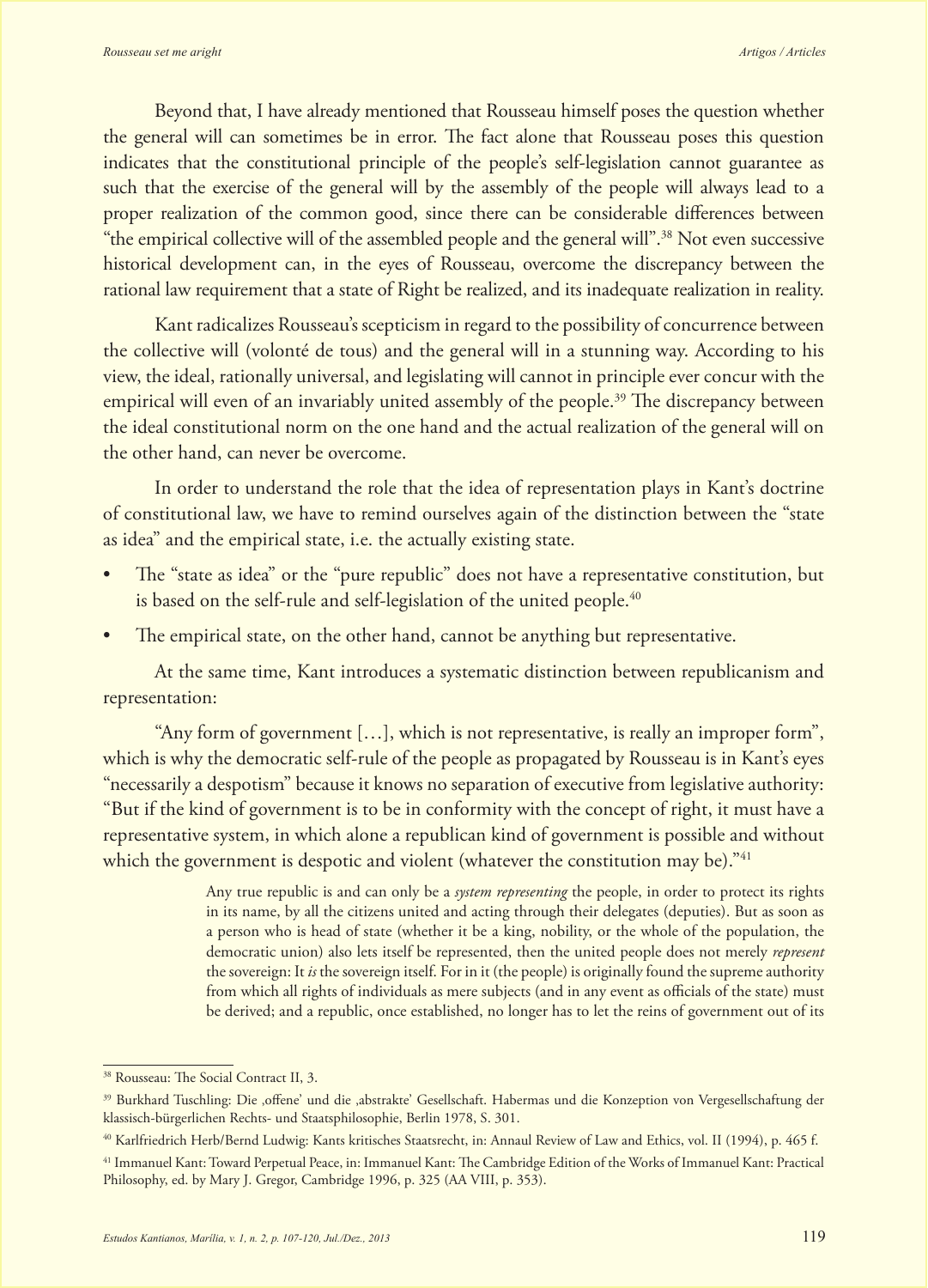hands and give them over again to those who previously held them and could again nullify all new institutions by their absolute choice."<sup>42</sup>

he reason for this is: Due to its ideal character and due to its necessary opposition even to the empirical will of the unified individuals, the universal law-giving will is only capable of being represented, and therefore the sovereign power can only be exercised in the name of the people, but not by the people themselves.

#### **CONCLUDING REMARKS**

In this article, I have merely discussed one aspect of the relationship between Kant und Rousseau, namely the inluence of Rousseau's Principles of public law on Kant's doctrine of constitutional law. In the ifth book of *Émile*, Kant was able to ind some intimations regarding the ideality of the Contrat social, as the idea of a "perfect legislation" in which any deviating particular will is supposed to "be nullified", as well as intimations regarding the discrepancy between the actual state constitutions and this idea of reason. Yet, Rousseau declares at this point, the citizens are obligated to obey even under a bad constitution. A historically contingent deviation of the actual constitution from the idea of reason cannot absolve from one's obligation to the actual authorities, precisely because the Contrat social is the idea of an ideal constitution and not a fact. We know, however, that Kant professed under the inluence of his reading of *Émile* that Rousseau also "set him aright" in other respects. In his treatise on "Rousseau and Kant", which is still worth reading today, Marburg philosopher Klaus Reich interpreted this statement by Kant on his relationship to Rousseau in the sense that Rousseau liberated Kant "from the enthusiasm for Bildung, from the obsession with culture, from a false cult of humanity" as well as from the belief that "the dignity of human beings consists in cultural refinement and sophistication".<sup>43</sup>

"Rousseau set me aright" - The Legacy of Rousseau in Kant's legal and political philosophy and the idealization of the volonté générale

Dieter Hüning (Trier)

ABSTRACT: The article tries to expose the relationship between Rousseau and Kant with regard to the concept of the general will. In part I, it is analyzed, what is the central theme in Rousseau's Contrat social, i. e. the reconciliation of freedom to authority. hen (in part II) the article is concerned with the question, how Rousseau's concept of the general will has inluenced the constitutional law of Immanuel Kant. In part III it is discussed, how Kant has changed the theory of the general will in order to combine it with a representative constitution of the republic.

**KEYWORDS**: the constitutional law in Rousseau and Kant, volonté générale, idea of the republic, representative constitution.

<sup>42</sup> Kant: Rechtslehre, § 52 (AA VI, p. 341).

<sup>43</sup> Klaus Reich: Rousseau und Kant, in: Klaus Reich: Gesammelte Schriften, ed. by Manfred Baum, Udo Rameil, Klaus Reisinger and Gertrud Scholz, Hamburg 2001, p. 164.